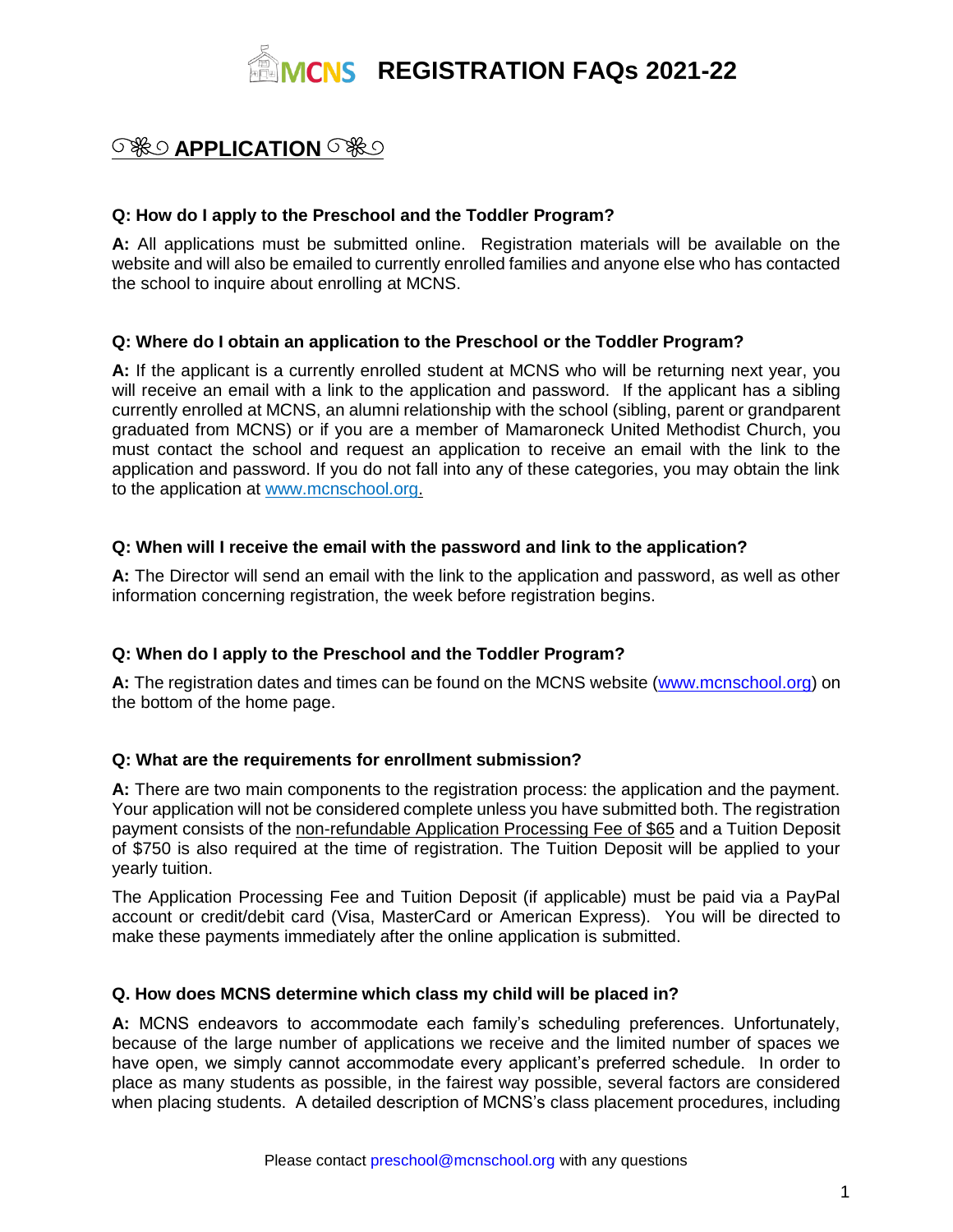# **REGISTRATION FAQS 2021-22**

its priority and point system, is located on the MCNS website on the Registration page at the "Outline of Placement Policy, Email Sharing and Payment Policies" link.

# **Q: What is the deadline to apply at the Preschool and Toddler Programs?**

**A:** Registration remains open throughout the school year. However, the programs fill up extremely fast and one factor in determining class placement is when the application is submitted. **Accordingly,** *we strongly encourage you to submit your online application at the earliest date and time possible based on your registration group*. For more information regarding registration groups and times, please visit the home page of the MCNS website [\(www.mcnschool.org\)](http://www.mcnschool.org/).

# **Q: What are credits and how are they applied?**

**A:** A detailed description of MCNS's class placement procedure, including its priority and point system, is located on the Registration page of the MCNS website [\(www.mcnschool.org\)](http://www.mcnschool.org/) at the "Outline of Placement Policy, Email Sharing and Payment Policies" link.

# **Q: What is the significance of the time stamp?**

**A:** The time stamp is considered when placing applicants. Applicants in the same sub-group with the same number of credits are ordered by application date and time. Earlier times are given preference. **Accordingly,** *we strongly encourage you to submit your online application at the earliest date and time possible based on your registration group*.

# **Q: Will I have confirmation of the time stamp?**

**A:** Time stamps are applied electronically to the hour, minute and second at the time that the online application is submitted and before you are redirected to make your payment by PayPal. The time stamp is automatically sent to the Director for internal use only. Time stamps will not be shared with applicants.

# **Q: Is there anything besides the credits and the time stamp that are used to determine class placement?**

**A:** When placing an applicant, MCNS retains the right at all times to take into consideration various other factors, including but not limited to the needs of the applicant, the make-up of each class, and the ages of the students applying to and enrolled at the school. Directors must retain discretion in making placements for the benefit of each child, each class and the program as a whole.

# **Q: How many Programs/Schedules can I apply for on the online application?**

**A:** When filling out the application, you have the option to list your first and second choice(s) for your child's schedule. The second choice is optional, but may improve your chance of securing a spot if your first choice is not available. If you do not want a particular choice, please do not mark it.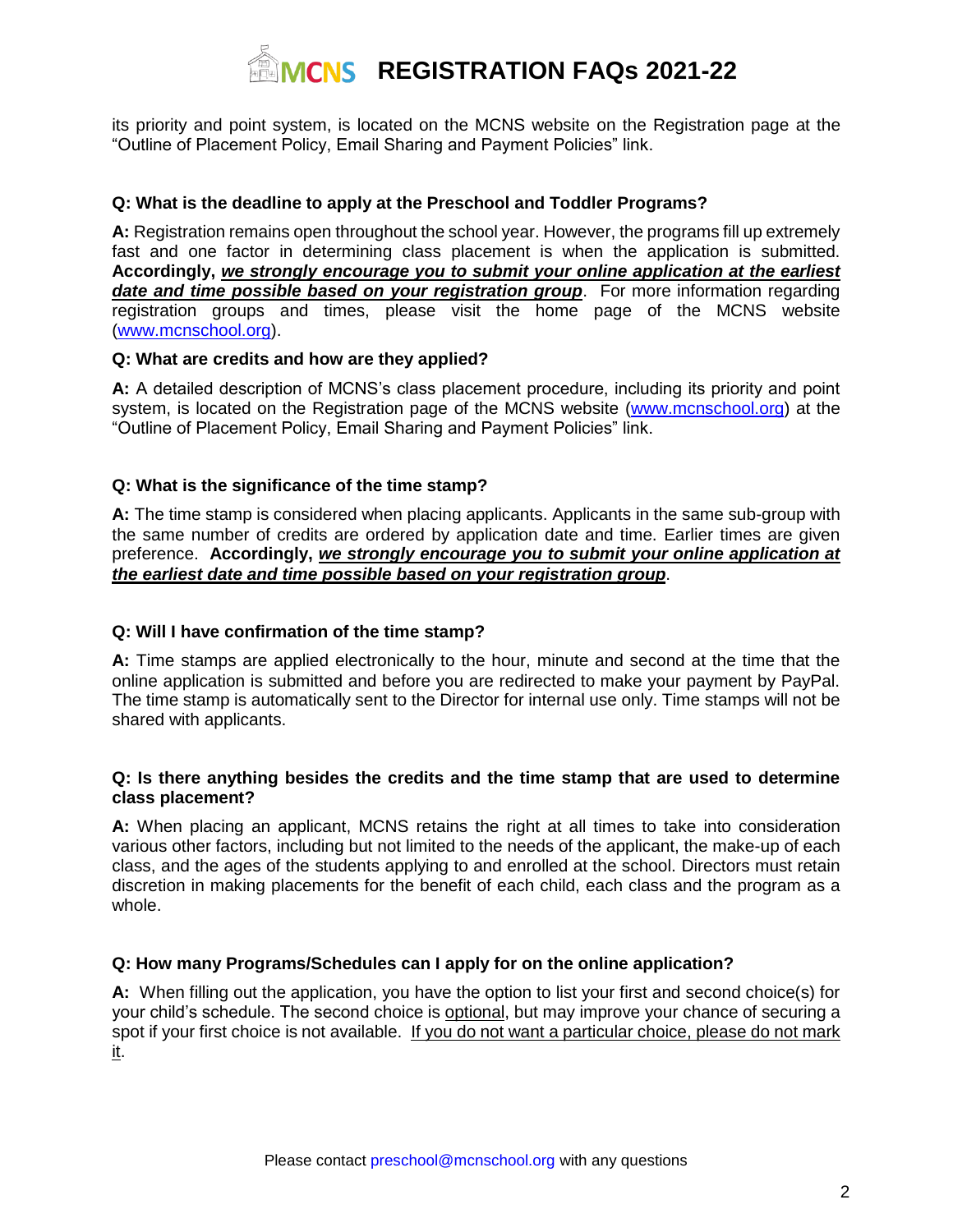

# **Q: When will I know if my child has been accepted?**

**A:** Applicants will be notified the latest by mid-January of the program day and time they are being offered. Applicants will **not** be notified of their specific classroom placement at this time. We do our best to accommodate your scheduling preference; however, it is not guaranteed due to restrictions on class sizes.

# **Q: How long do I have to make a decision about accepting a spot?**

**A:** In January, if you have been offered a spot, you will receive a contract for the 2021-22 school year. At that time, you will be asked to sign the contract and return it to the school.

As a reminder, if you are offered one of your preferences and choose not to enroll, you will not receive a refund of your \$750 tuition deposit for the Preschool or the Toddler Program.

# **Q: How does the school determine which class my child will be in?**

**A:** When assigning your child to a class, the Directors take into consideration your child's birthday, along with teacher input and the developmental and social characteristics of your child and the make up of the class overall. For returning students, every effort is made to place students with at least one peer or former classmate.

# **Q: When will I know what classroom my child is in?**

**A:** Class placements cannot be confirmed until classes are finalized in mid to late August. At that time, you will receive a letter from the school indicating your child's class placement.

# **Q: What if I decide not to attend or need to pull my child out of school before the end of the year?**

**A:** A detailed description of MCNS's tuition and refund policy is located on the MCNS website [\(www.mcnschool.org\)](http://www.mcnschool.org/) on the Registration page at the "Outline of Placement Policy, Email Sharing and Payment Policies" link.

# **Q: What happens if I am on a wait list?**

**A:** The school will contact you if and when a spot opens up for your child. At that time, you may accept the spot and enroll your child or you may decline the spot.

# **Q: Can I add additional days during the school year?**

**A:** Yes, if there are open spots in your child's classroom, you can contact the Director(s) and ask to add additional days during the school year. Please note however, that many of our programs are full so it may be impossible to add additional days during the year.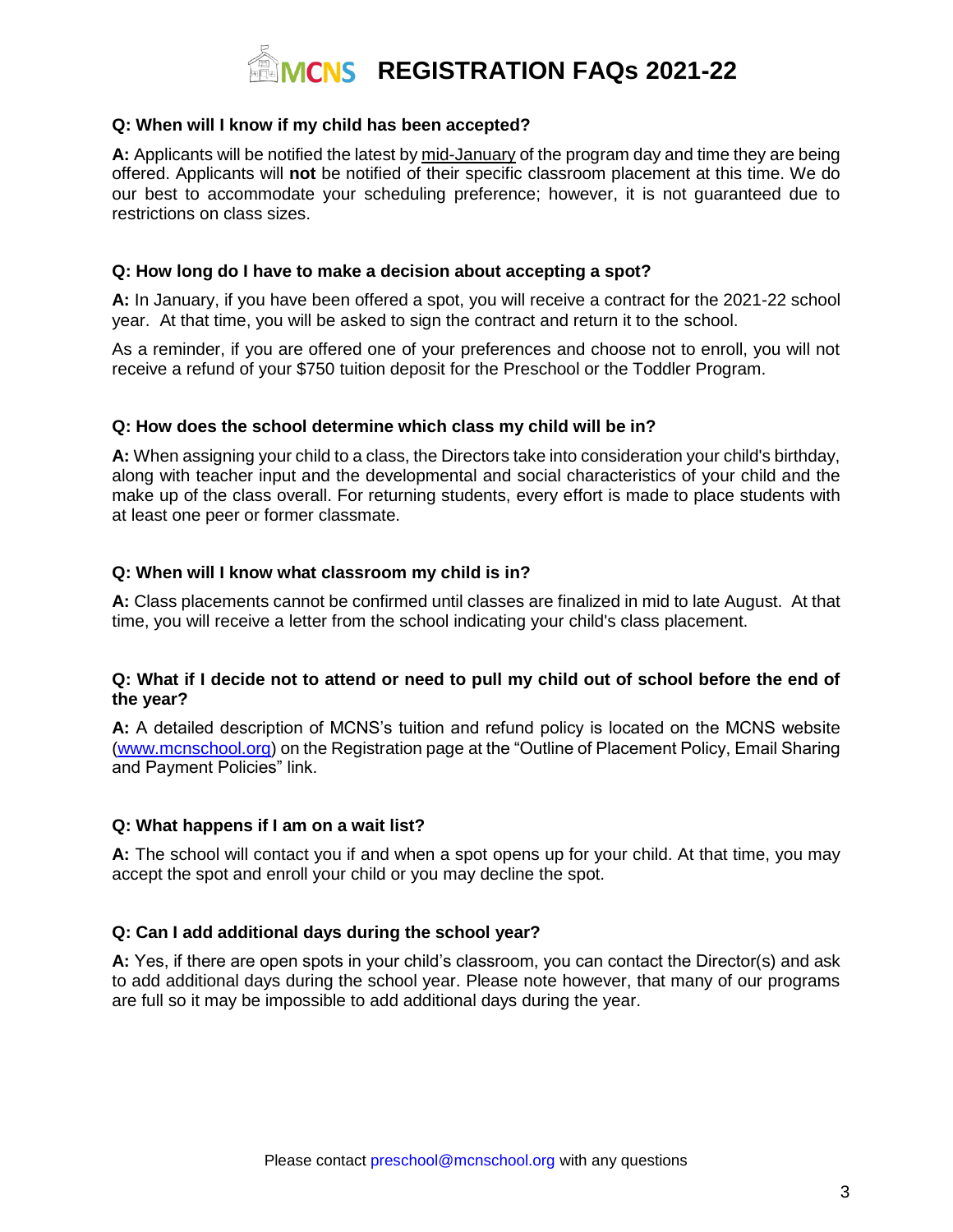

# **S & CLASSES/PROGRAMS**

# **Q: What programs are offered?**

**A:** There are two programs, the **Toddler Program** and the **Preschool Program**. A description of the programs offered at each school can be found on the MCNS website [\(www.mcnschool.org\)](http://www.mcnschool.org/) on the Registration page at the "Program Description and Tuition" links.

# **Q: What is the youngest age you accept into the program?**

**A:** To enroll in the **Toddler Program** for the 2021-22 school year, a student must turn 18 months by December 31, 2021.

To enroll in a program open to **three, four and five year olds at the Preschool** for the 2021-22 school year, a student must turn three by December 31, 2021.

# **Q: What are the days & times for the Toddler Program and Preschool Program?**

**A:** Information regarding the times and schedules for the Toddler Program and Preschool can be found on the MCNS website [\(www.mcnschool.org\)](http://www.mcnschool.org/) on the Registration page at the "Program Description and Tuition" links.

# **Q: If I need my child to come early, would that be possible?**

**A: Due to COVID restrictions, we are not able to offer this program at this time.** Typically in the preschool program, there is an option to have an extended day from 8:00 am to 8:45. There is no extended day offered at the Toddler Program. Extended Day care is available for any combination of morning sessions. There is no minimum or maximum requirements. Extended Day care may also be added through the school year on a regular or ad-hoc basis, space permitting in both cases.

# **Q: If my child stays for the morning session only at the Nursery School, can they be picked up after the lunch session?**

**A:** No, MCNS does not offer a "lunch bunch" option. We must retain our teacher to children ratios during this period and do not have sufficient staff to cover more children for regular lunch bunch sessions.

# **Q: What are the class sizes? How many teachers are in each class?**

**A:** Descriptions of the class sizes and number of teachers in each class can be found on the MCNS website [\(www.mcnschool.org\)](http://www.mcnschool.org/) on the Registration page at the "Program Description and Tuition" links.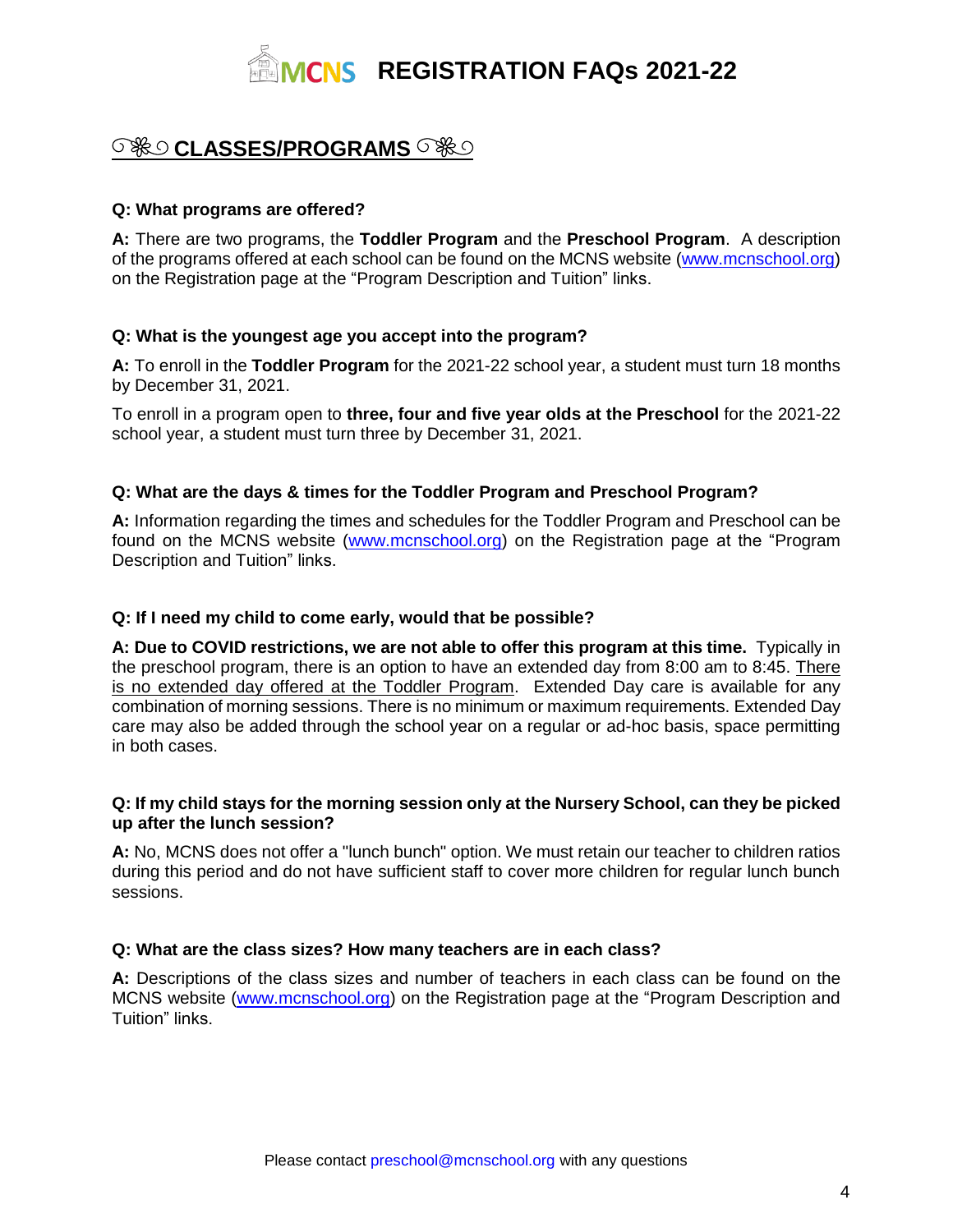

# **Q: Is there a difference between the AM and PM classes?**

**A:** The only difference between the morning and afternoon classes is the time the children are at school. The morning classes in the Preschool Program meet for 3 hours, while the afternoon classes meet for 2-1/2 hours. All classes at the Toddler Program meet for 2-3/4 hours.

The curriculum, teachers, activities and programs are the same in the morning and afternoon. However, the activities are varied throughout the week so that children enrolled for full day sessions have activities that vary throughout the day.

# **SHOTUITION/PAYMENT** SHO

# **Q: What is the tuition?**

A: Information regarding tuition can be found on the MCNS website [\(www.mcnschool.org\)](http://www.mcnschool.org/) on the Registration page at the " Program Description and Tuition" links.

# **Q: What is the tuition payment schedule?**

**A:** For families who enroll in the **Toddler Program or Preschool Program,** a tuition deposit of \$750 is required when the application is submitted.

**For both programs,** the remainder of the tuition must be paid in three equal payments due March 1<sup>st</sup>, June 1<sup>st</sup> and September 1<sup>st</sup>. To simplify collection of revenue, MCNS greatly appreciates the payment of tuition in full from those families who would like to consolidate their tuition payments into one option. If you require a different payment structure, please contact the school to make arrangements.

# **Q: Are any of the fees that are submitted with the application refundable?**

**A:** The \$65 Application Processing fee is not refundable. The \$750 tuition deposit that is required for Preschool/Toddler Program Applicants will be refunded only if the school does not offer you one of the Program Choices selected on your application. If the school offers your child one of the Program Choices requested, and you do not to accept the spot, the \$750 will not be returned.

# **Q: Do you offer any tuition or financial assistance?**

**A:** There is a 10% tuition reduction for a second and third child from the same family enrolled in a program at either location during the same school year. All reductions are on the lowest tuition and on the last payment. If your family needs an alternate tuition payment structure, please contact the school.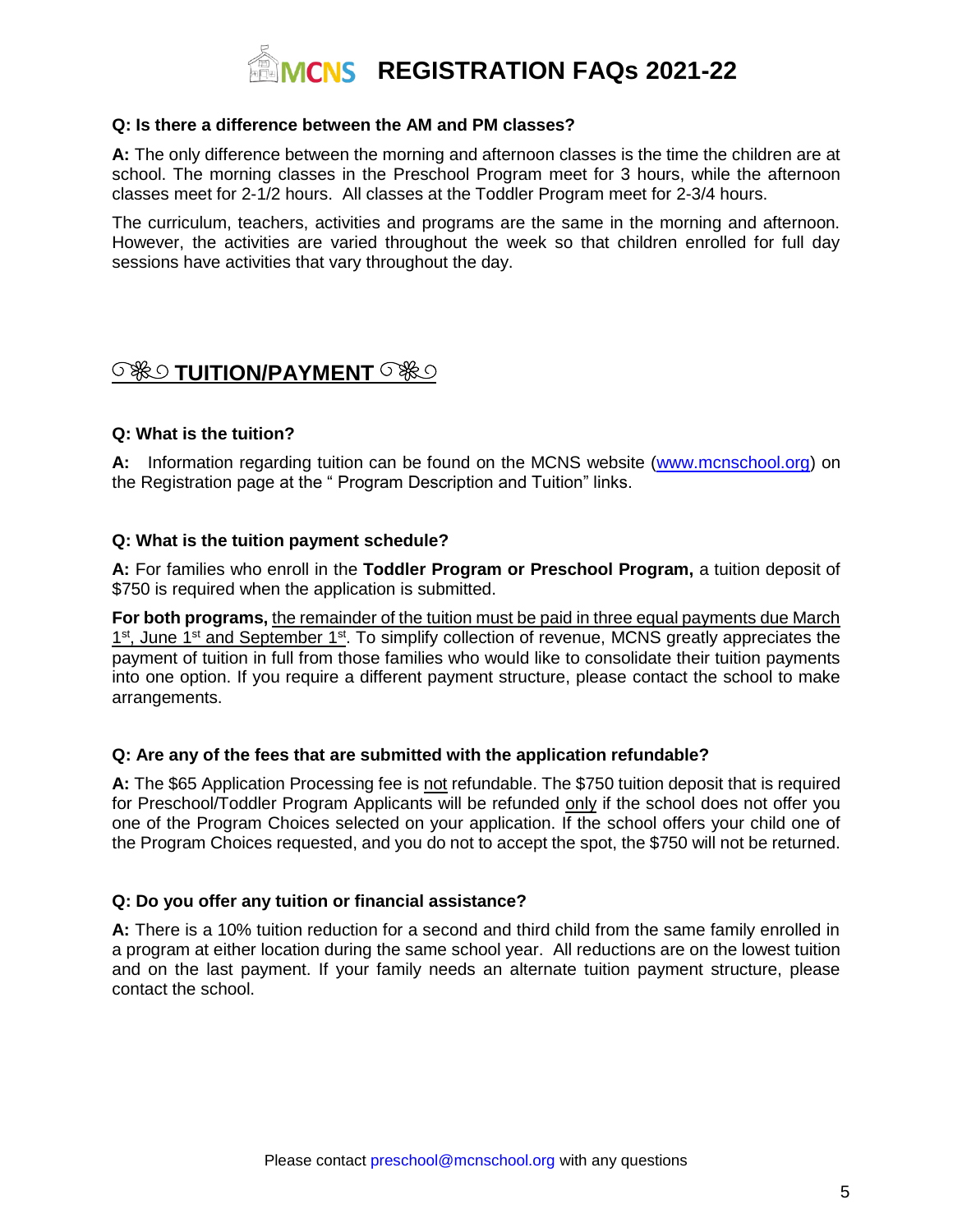

# **Q: What does participating vs. non-participating mean?**

**A:** Parents of children in the 3's, 4'sand 5's Programs have the option of participating on a regular basis in the classroom. "Helping Parents" have the unique opportunity to:

- Observe their own child in a structured group setting.
- Support the social-emotional development of their child by forming special relationships with their child's peers and teachers.
- Experience the school's educational philosophy that is centered around "learning through play."

Parents are scheduled to be in the classroom an average of one half day a month and bring a simple snack for that day. Parents, grandparents, and caregivers are welcome to participate. Nonparticipating families pay a supplemental tuition to cover the cost of a snack and teacher substitutes.

# **SHO TECHNICAL** SHO

# **Q: Do I have to pay the application fee and deposit via PayPal? What if it doesn't work**?

**A:** You must pay the application fee via your PayPal account or via your credit card. If it does not work, please contact PayPal directly for technical assistance. You can also contact the school to make us aware of your PayPal issues. Note that your time stamp is registered when you submit your application form, not when you complete payment.

# **Q: What if I don't have a PayPal Account? Can I drop off my payment to the school office?**

**A:** All required application payments (\$65 application fee and \$750 tuition deposit) must be made online during the application process. If you do not have a PayPal account, you can pay the application fee and tuition deposit via your credit card (Visa, MasterCard and American Express are accepted).

# **Q: I can't submit my application, what do I do?**

**A:** Please try clearing your browser history cookies and cache, then try again. If you are still having trouble, try using a different browser, but first clear the browser history cookies and cache before trying again.

# **Q: What if I made a mistake on the form?**

A: If the mistake is on a previous page, please use the Previous Button on the bottom of the form. Do not use the back button on your browser to return to the previous page to change the answer or selection**.**

# **Q: What if I accidentally submitted and did not complete the application?**

**A:** Do not proceed with the Payment section of the application process. Close your browser tab, clear your browser history cookies and cache. Access the application link again and start over.